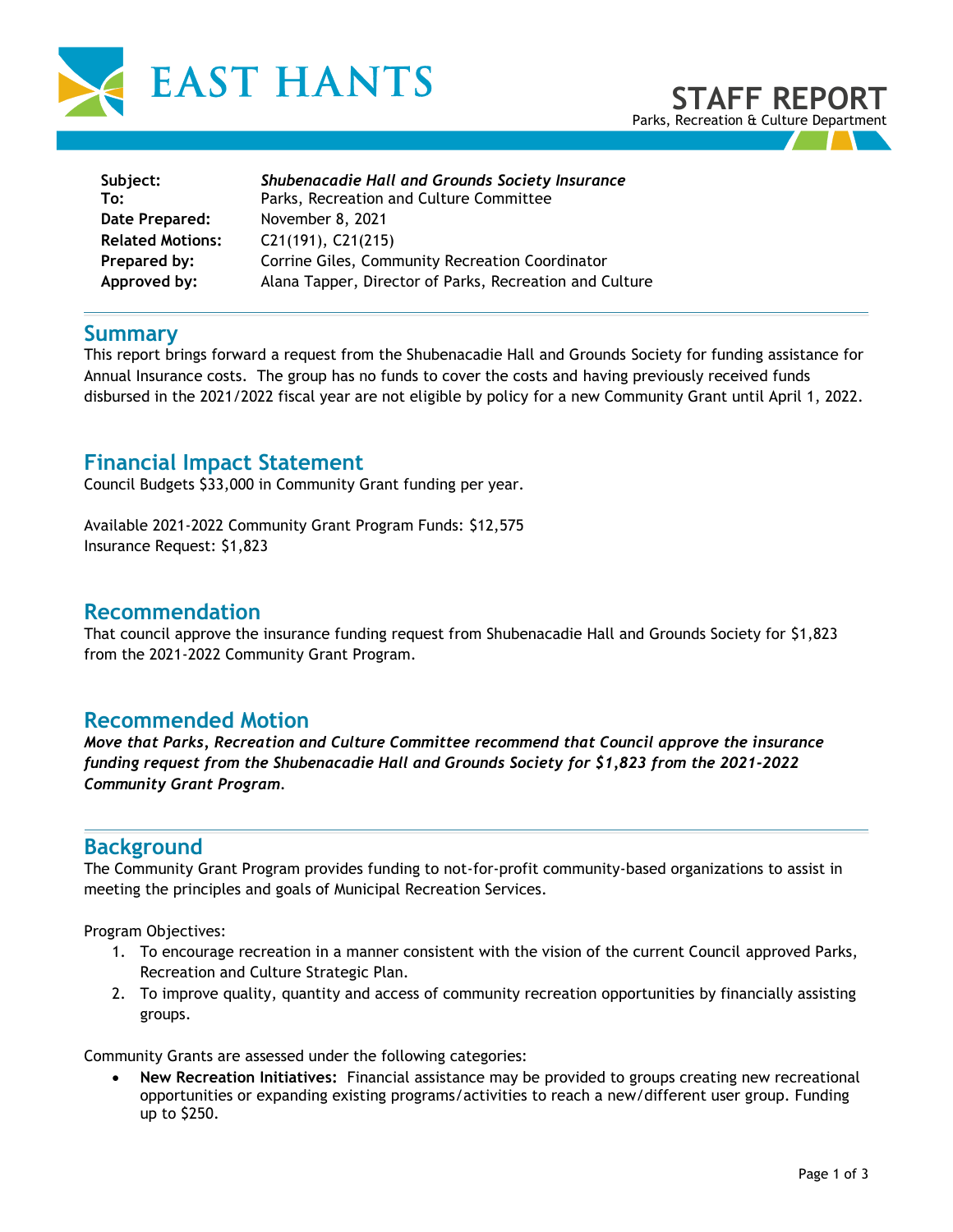- **Recreation Operating:** Financial assistance may be provided to groups seeking aid to offset the costs of program and facility operating expenses to a maximum of \$1,500. Specifically, funding would be considered for;
	- o **A. Leadership:** Offset the costs of supplying "qualified" leadership for a community recreation program as well as providing volunteer individuals/groups to attend trainings or motivational events that improve the quality of leadership.
	- o **B. Facility Maintenance:** Offset the costs of routine, ongoing maintenance and repair for recreation facilities. Funds may be used in the forms of wages, honorariums, contracts and/or supplies. Insurance including property and general liability.
- **Recreation Programming:** Financial assistance may be provided to groups delivering recreational programs. Aid would be considered for the purchase of equipment (up to \$1,000), expanding existing programs and activities (up to \$500), assist with travel and/or registration fees to attend recreation and sporting events (funding range from \$25 - \$100/person) and assist persons with a disability attending a recreation and/or sporting event (up to \$200).
- **Event Hosting:**
	- o Events that encourage Recreational, Leisure or Cultural Programming, Competitions or Season Finale celebrations, Provincial, Regional or National Level Tournaments. Funding up to \$250.
	- $\circ$  Events that celebrate East Hants Community Milestones where a community group or organization is recognizing a significant community heritage or cultural anniversary. Funding up to \$2000 – must be presented and approved by council.
	- $\circ$  Event Insurance: Offset the costs of insurance for parades and/or events that require a Provincial On-Highway Permit. Funding up to \$500.

Not-for-profit and charitable organizations are eligible for one application per year (April 1-Mar 31) in addition to an event hosting grant, unless otherwise stated.

Applications are approved on an as received basis as long as budgeted funding remains for the year.

# **Discussion**

Shubenacadie Hall and Grounds Society (Society) contacted the Municipality requesting assistance in funding their 2021-2022 Insurance that expired in November 1, 2021. The group indicated that they have no funds to pay for the 2021-2022 insurance. The current insurance policy payment due for 2021-2022 is \$1,823.

Insurance is eligible under the Recreation Operating category in the Community Grant Program, however, the group already applied this fiscal for their 2020-21 insurance making them ineligible by policy for an application until April 1, 2022, the new fiscal when the Community Grant Program resets.

The Society owns and operates the Shubenacadie River Park located on PID 45096237. The Shubenacadie River Park includes a community hall, softball diamond, community stage and outdoor washrooms, newly installed picnic pavilion, and remnants of an old wading pool, playground and second ball diamond.

In June 2021, the Society submitted a letter of intent to transfer the Hall and Grounds lands and assets to Municipal ownership. This was reviewed at the Regular Meeting of Council in June and requested staff to bring back a report to review the request and prepare a grant application for a revitalization project, motion C21(191).

At the July 20, 2021 regular meeting of Council (Policy), Council moved that upon a successful application to the Canada Community Revitalization Fund, the Municipality secure title to the property (PID 45096237) from the Shubenacadie Hall and Grounds Society for \$1. Motion C21(215).